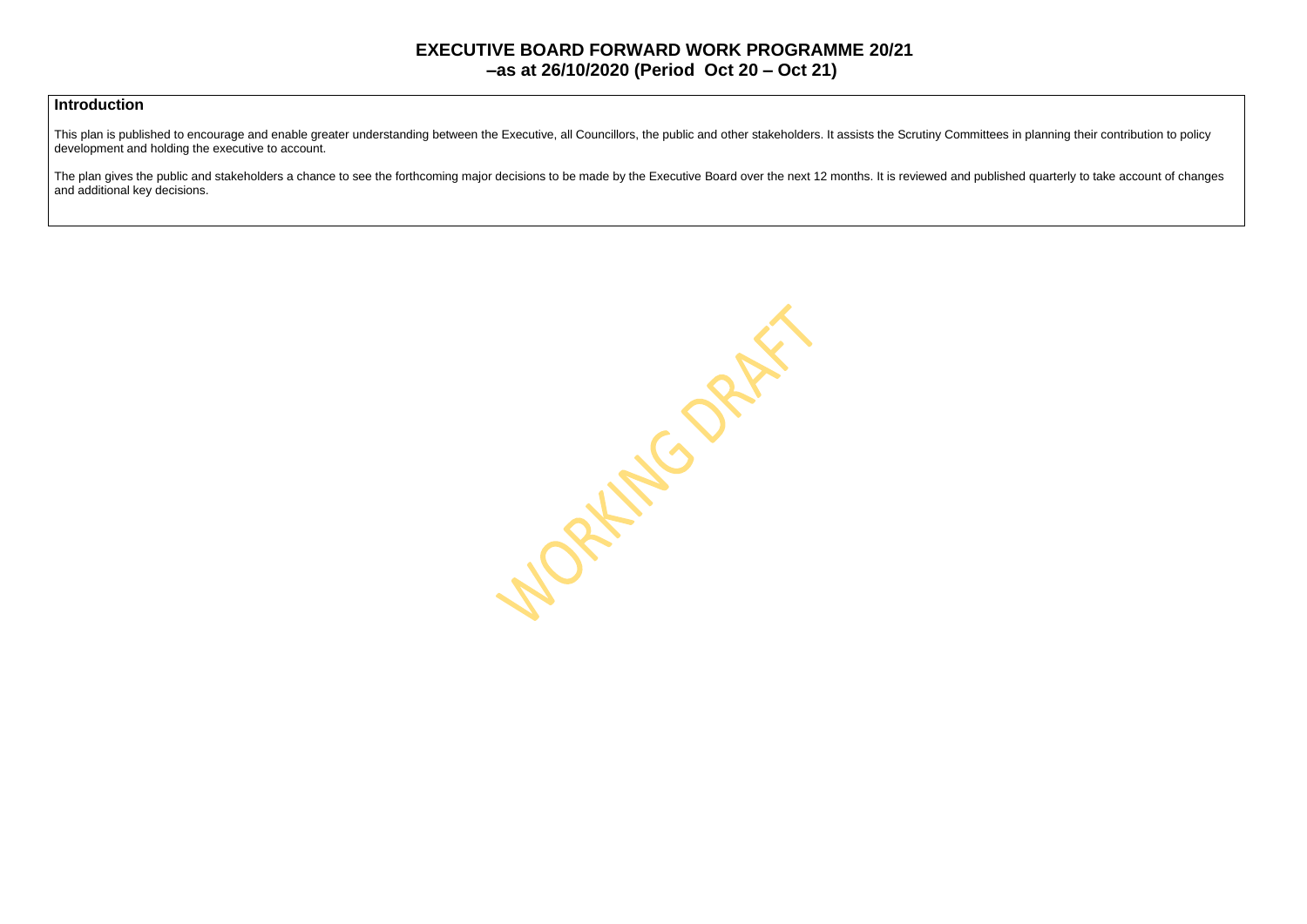## **CHIEF EXECUTIVES**

| Subject area and brief description of<br>nature of report                                      | <b>Responsible Officer</b>                                         | <b>Executive Portfolio</b>           | <b>Scrutiny</b><br>Committee to<br>be consulted | Date of expected decision by Executive Board |
|------------------------------------------------------------------------------------------------|--------------------------------------------------------------------|--------------------------------------|-------------------------------------------------|----------------------------------------------|
| <b>CROSS HANDS EMPLOYMENT SITE</b>                                                             | Jason Jones - Head of<br><b>Regeneration</b>                       | Leader                               | <b>N/A</b>                                      | 30/11/2020                                   |
| <b>TARGETED REGENERATION INITIATIVE</b>                                                        | Jason Jones - Head of<br><b>Regeneration</b>                       | Leader                               | <b>N/A</b>                                      | 30/11/2020-                                  |
| <b>INTEGRATED IMPACT ASSESSMENT AND Wendy Walters, Chief</b><br><b>COVER SHEET</b>             | <b>Executive/Gwyneth Ayres</b>                                     | <b>Deputy Leader</b>                 | <b>No</b>                                       | To be confirmed                              |
| <b>WELSH LANGUAGE ANNUAL REPORT</b>                                                            | <b>Wendy Walters, Chief</b><br><b>Executive/Gwyneth Ayres</b>      | <b>Culture, Sport &amp; Tourism</b>  | <b>June</b>                                     | July                                         |
| <b>WELLBEING OBJECTIVES</b>                                                                    | <b>Wendy Walters Chief</b><br><b>Executive</b>                     | <b>Communities and Rural Affairs</b> |                                                 |                                              |
| <b>WELSH GOVERNMENT CONSULTATION</b><br><b>DOCUMENTS</b>                                       | <b>Wendy Walters Chief</b><br><b>Executive</b>                     | <b>Deputy Leader</b>                 | If applicable                                   | If applicable                                |
| <b>REVIEW OF COMMUNITY COUNCIL</b><br><b>BOUNDARIES &amp; ELECTORAL</b><br><b>ARRANGEMENTS</b> | <b>Wendy Walters, Chief</b><br><b>Executive</b>                    | <b>Resources</b>                     |                                                 | As and when required                         |
| <b>REVIEW OF THE CONSTITUTION</b><br>(LEGISLATION CHANGES) - CRWG                              | <b>Linda Rees Jones Head of</b><br><b>Administration &amp; Law</b> | <b>N/A</b><br><b>CRWG - FEB</b>      | <b>N/A</b>                                      | <b>As And When Required</b>                  |
| CITY DEAL UPDATE (INCLUDING PENTRE Wendy Walters Chief<br><b>AWEL)</b>                         | <b>Executive</b>                                                   | <b>Leader</b>                        |                                                 | <b>As &amp; When Required</b>                |
| <b>ANNUAL REPORT</b>                                                                           | <b>Noelwyn Daniel - Head of ICT</b><br>& Corporate Policy          | <b>Deputy Leader</b>                 | Date to be<br>confirmed                         | Date to be confirmed                         |
| <b>NET ZERO ACTION PLAN - REVIEW</b>                                                           | <b>Jason Jones, Head of</b><br><b>Regeneration</b>                 | <b>Communities and Rural Affairs</b> | Date to be<br>confirmed                         | Date to be confirmed                         |
| <b>BREXIT</b>                                                                                  | <b>Jason Jones, Head of</b><br><b>Regeneration</b>                 | <b>Leader</b>                        | <b>Not applicable</b>                           | 16.11.20                                     |

| Date of expected decision by Executive Board |    |
|----------------------------------------------|----|
| 30/11/2020                                   |    |
| 30/11/2020-                                  |    |
| To be confirmed                              |    |
| July                                         |    |
|                                              |    |
| If applicable                                |    |
| As and when required                         |    |
| <b>As And When Required</b>                  |    |
| <b>As &amp; When Required</b>                |    |
| Date to be confirmed                         | Da |
| <b>Date to be confirmed</b>                  | Da |
| 16.11.20                                     |    |
|                                              |    |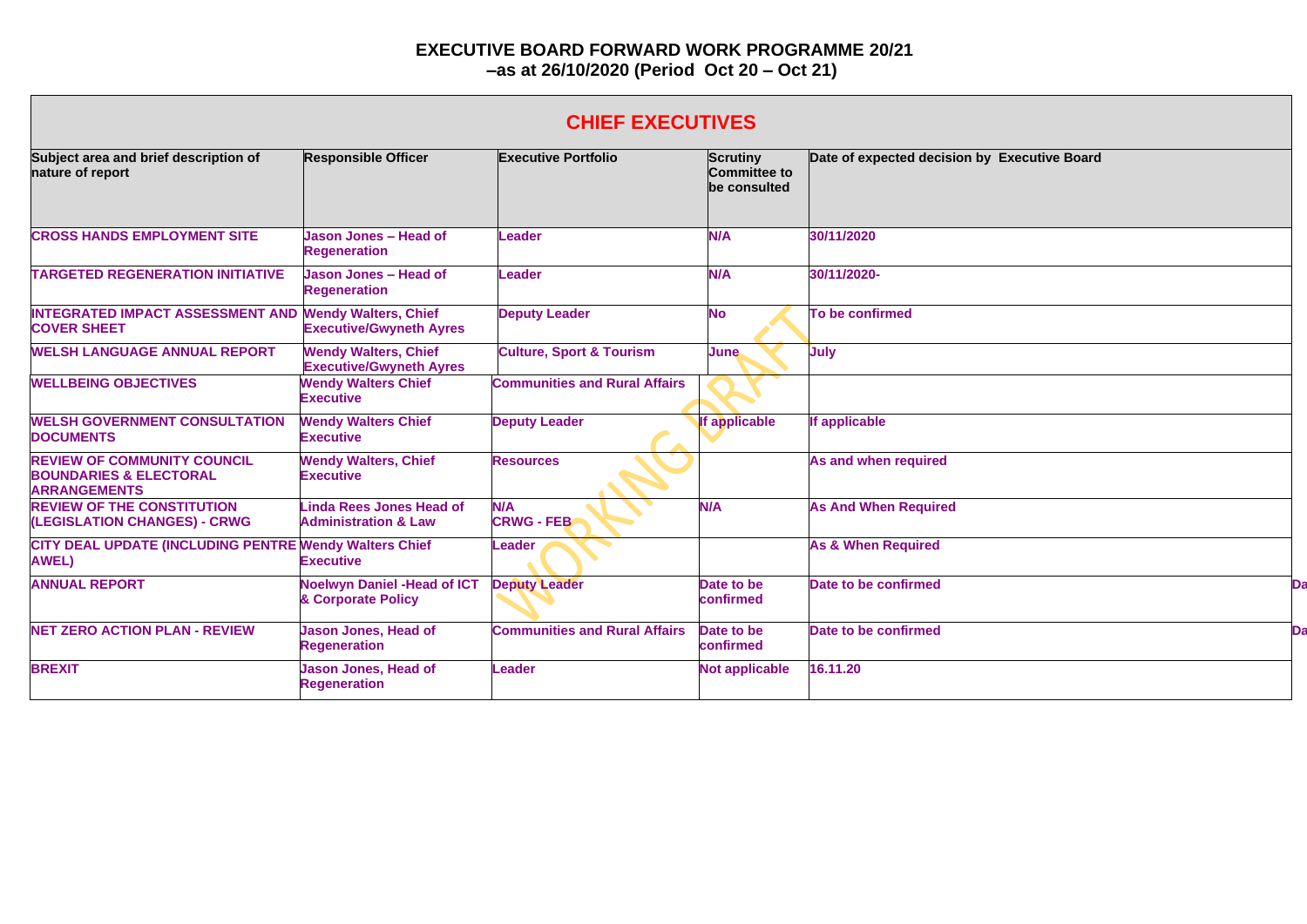| <b>COMMUNITY SERVICES</b>                                                   |                                                                                                                                     |                                      |                                           |                                              |  |  |
|-----------------------------------------------------------------------------|-------------------------------------------------------------------------------------------------------------------------------------|--------------------------------------|-------------------------------------------|----------------------------------------------|--|--|
| Subject area and brief description of<br>nature of report                   | <b>Responsible Officer</b>                                                                                                          | <b>Executive Portfolio</b>           | <b>Scrutiny Committee to be consulted</b> | Date of expected decision by Executive Board |  |  |
| <b>SOCIAL CARE FUNDING - COVID-19</b><br><b>RESPONSE</b>                    | Jake Morgan - Director of<br><b>Communities</b>                                                                                     | <b>Social Care &amp; Health</b>      |                                           |                                              |  |  |
| <b>PPE - CURRENT POSITION &amp; FUTURE</b><br><b>NEED/UPDATE REPORT</b>     | Jonathan Morgan - Head of<br><b>Homes and Safer</b><br><b>Communities / Adele Lodwig</b>                                            | <b>Housing</b>                       |                                           |                                              |  |  |
| <b>FOOD &amp; FEED SERVICE DELIVERY PLAN</b>                                | Jonathan Morgan - Head of<br><b>Homes and Safer /Sue Watts</b>                                                                      | <b>Culture, Sports &amp; Tourism</b> |                                           | 21/12/20                                     |  |  |
| <b>OLDER PEOPLE'S DAY SERVICES</b><br><b>RECOVERY PLAN</b>                  | Jonathan Morgan - Head of<br><b>Homes and Safer / Alex</b><br><b>Williams</b>                                                       | <b>Social Care &amp; Health</b>      |                                           | <b>NOV/DEC 2020</b>                          |  |  |
| <b>HOMELESSNESS AND TEMPORARY</b><br><b>ACCOMMODATION REPORT</b>            | Jonathan Morgan - Head of<br><b>Homes and Safer /Jonathan</b><br>Willis                                                             | <b>Housing</b>                       |                                           | 21/11/20                                     |  |  |
| <b>TYISHA</b>                                                               | <b>Robin Staines</b>                                                                                                                | <b>Housing</b>                       |                                           |                                              |  |  |
| <b>FUTURE PRESSURES IN ADULT SOCIAL</b><br><b>CARE</b>                      | <b>Avril Bracey - Head of Adult</b><br><b>Social Care</b>                                                                           | <b>Social Care &amp; Health</b>      |                                           |                                              |  |  |
| <b>COMMUNITY COHESION UPDATE</b>                                            | Jonathan Morgan - Head of<br><b>Homes and SC/Les James</b>                                                                          | <b>Housing</b>                       |                                           | 11/01/21                                     |  |  |
| <b>FUTURE OF HOUSING SERVICES ADVISORY</b><br><b>PANEL</b>                  | Jonathan Morgan - Head of<br><b>Homes and SCr/Les James</b>                                                                         | <b>Housing</b>                       |                                           | 11/01/21                                     |  |  |
| UNIVERSAL CREDIT AND RENTS UPDATE<br><b>RENT ARREARS POSITION STATEMENT</b> | Jonathan Morgan - Head of<br><b>Homes and Safer</b><br><b>Communities/ Jonathan Willis</b>                                          | <b>Housing</b>                       |                                           | 11/01/21                                     |  |  |
| <b>ANTI SOCIAL BEHAVIOUR POLICY</b>                                         | Jonathan Morgan - Head of<br><b>Homes and Safer</b><br><b>Communities /Les James / Sue</b><br><b>Watts/Robert David Williams</b>    | <b>Culture, Sports &amp; Tourism</b> | <b>E&amp;PP Scrutiny</b><br>21/01/21      | 08/02/21                                     |  |  |
| <b>LD STRATEGY</b>                                                          | <b>Chris Harrison Head of</b><br><b>Strategic Joint</b><br><b>Commissioning/ Avril Bracey -</b><br><b>Head of Adult Social Care</b> | <b>Social Care &amp; Health</b>      | <b>SC&amp;H</b><br>27/01/21               | 08/02/21                                     |  |  |
| <b>CHS+ DELIVERING WHAT MATTERS</b><br><b>BUSINESS PLAN</b>                 | Jonathan Morgan - Head of<br><b>Homes and Safer</b><br><b>Communities/ Rachel Davies/</b><br><b>Gareth Williams</b>                 | <b>Housing</b>                       | 18/01/21 Community<br><b>Scrutiny</b>     | 08/02/21<br>(Budget)                         |  |  |
| <b>DOG BREEDERS LICENCE UPDATE (Change)</b><br>of policy/legislation)       | Jonathan Morgan - Head of<br><b>Homes and Safer</b><br><b>Communities/ Roger Edmunds</b>                                            | <b>Public Protection</b>             |                                           | 24/05/21                                     |  |  |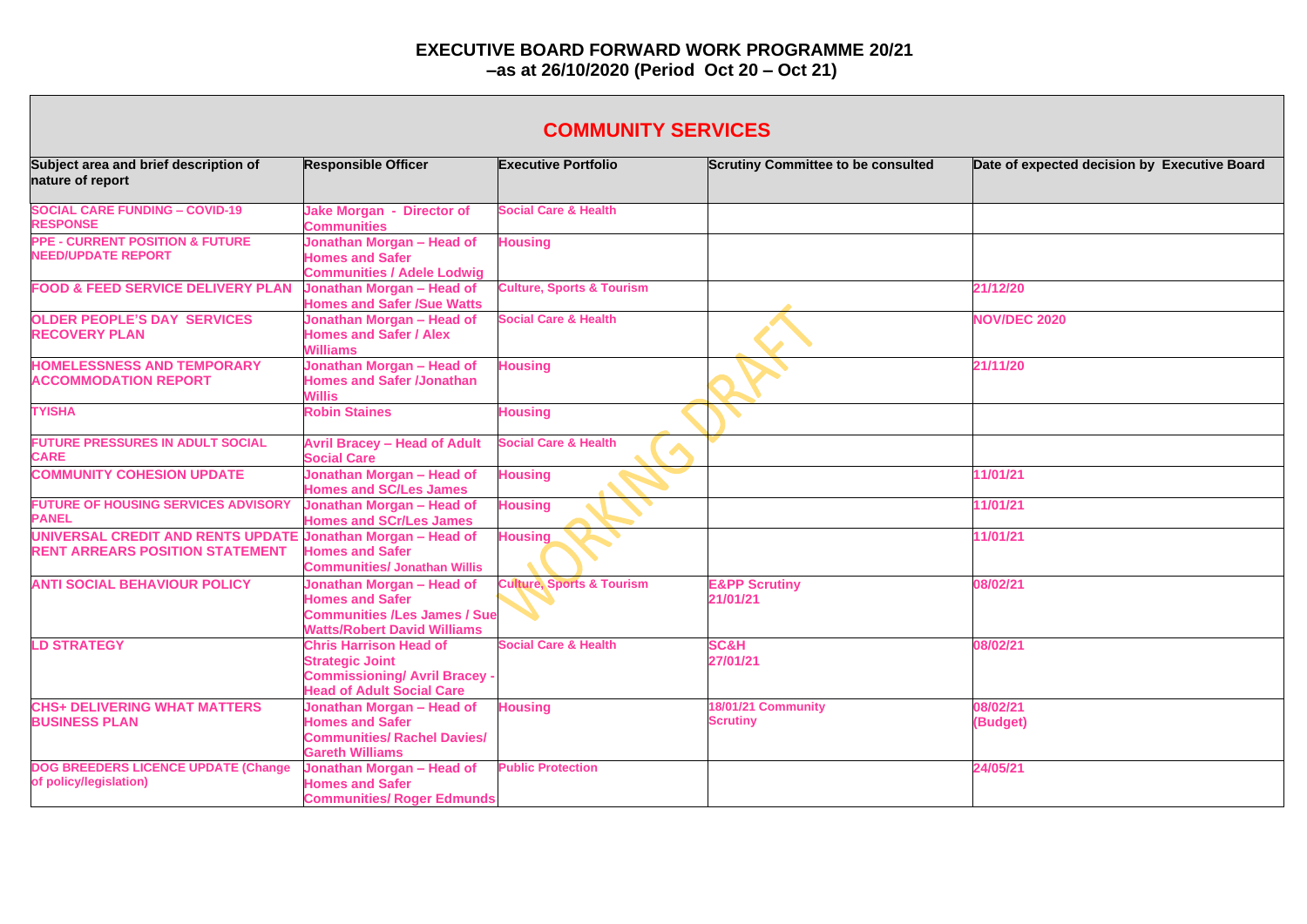| <b>Pending</b>                                                     |                                                               |                                      |            |
|--------------------------------------------------------------------|---------------------------------------------------------------|--------------------------------------|------------|
| <b>DIRECTOR OF SOCIAL SERVICES</b><br><b>ANNUAL REPORT 2019/20</b> | Jake Morgan - Director of<br><b>Communities/Silvana Sauro</b> | <b>Social Care &amp; Health</b>      | <b>TBC</b> |
| <b>2020 REVIEW OF LICENSING POLICY</b>                             | Jonathan Morgan – Head of<br><b>Homes and Safer</b>           | <b>Culture, Sports &amp; Tourism</b> | <b>TBC</b> |
|                                                                    | <b>Communities/Emvr Jones</b>                                 |                                      |            |

WORKING ORAL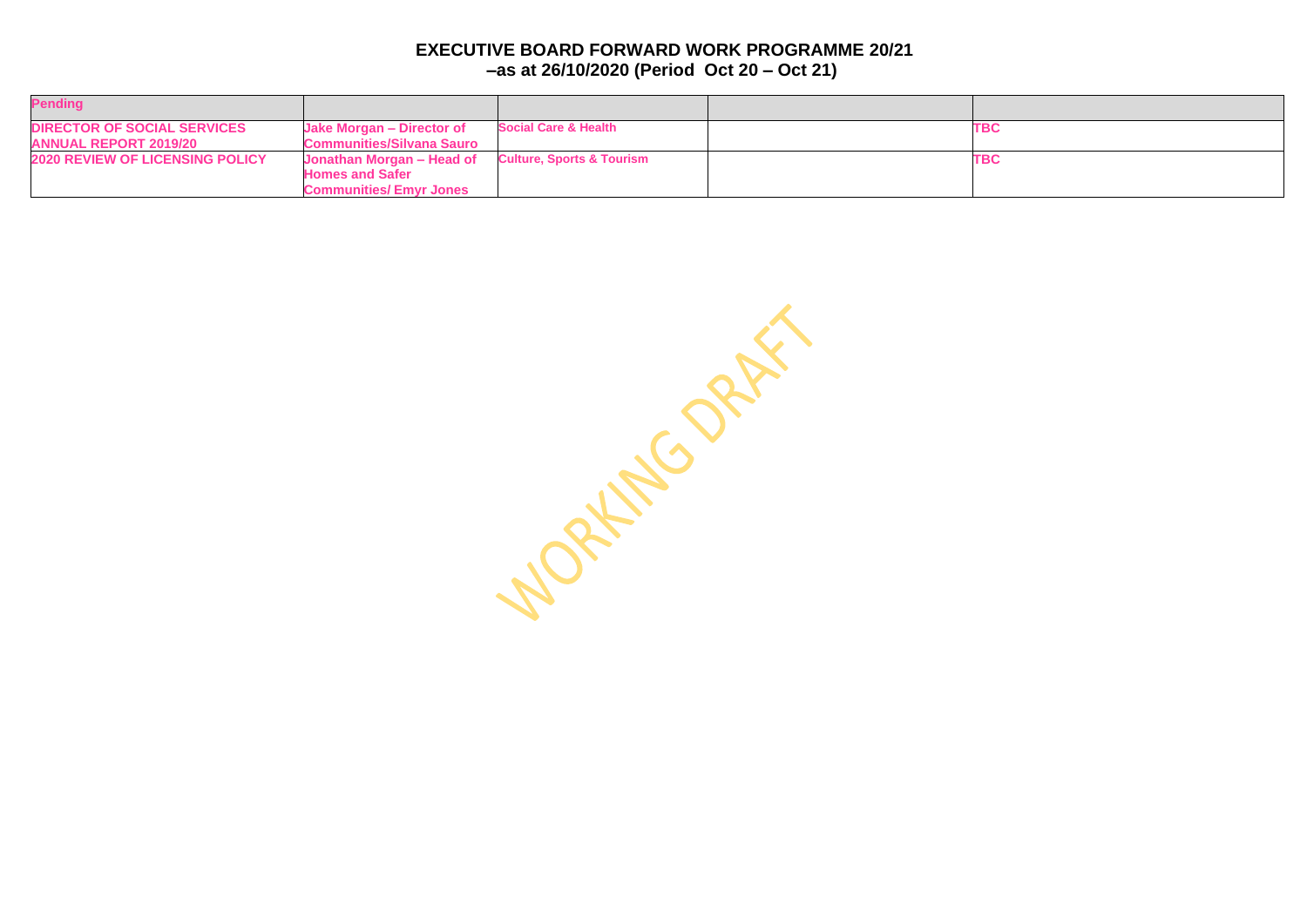# **CORPORATE SERVICES**

| Subject area and brief description of<br>nature of report                      | <b>Responsible Officer</b>                                                         | <b>Executive Portfolio</b> | Scrutiny<br><b>Committee to</b><br>be consulted       | Date of expected decision by Executive Board            |
|--------------------------------------------------------------------------------|------------------------------------------------------------------------------------|----------------------------|-------------------------------------------------------|---------------------------------------------------------|
| <b>BI-MONTHLY REVENUE AND CAPITAL</b><br><b>BUDGET MONITORING REPORTS</b>      | <b>Chris Moore</b><br><b>Director of Corporate Services</b>                        | <b>Resources</b>           | N/A                                                   | <b>SEPT</b><br><b>NOV</b><br><b>JAN</b><br><b>MARCH</b> |
| <b>QUARTERLY TREASURY MANAGEMENT</b><br><b>AND PRUDENTIAL INDICATOR REPORT</b> | <b>Chris Moore</b><br><b>Director of Corporate Services</b>                        | <b>Resources</b>           | N/A                                                   | <b>SEPT/OCT</b><br><b>JAN</b><br><b>APR</b>             |
| <b>ANNUAL TREASURY MANAGEMENT &amp;</b><br><b>PRUDENTIAL INDICATOR REPORT</b>  | <b>Chris Moore</b><br><b>Director of Corporate Services</b>                        | <b>Resources</b>           | N/A                                                   | <b>JULY</b>                                             |
| <b>5 YEAR CAPITAL PROGRAMME</b>                                                | <b>Chris Moore</b><br><b>Director of Corporate Services</b>                        | <b>Resources</b>           | <b>ALL</b><br><b>JAN/FEB</b>                          | <b>JAN</b>                                              |
| <b>COUNCIL TAX BASE</b>                                                        | <b>Chris Moore / Helen Pugh</b>                                                    | <b>Resources</b>           | <b>N/A</b>                                            | <b>DEC</b>                                              |
| <b>Council Tax Reduction Scheme</b>                                            | <b>Chris Moore / Helen Pugh</b>                                                    | <b>Resources</b>           | N/A                                                   | <b>FEB</b>                                              |
| <b>BUDGET STRATEGY (Revenue and</b><br><b>Capital</b> )                        | <b>Chris Moore</b><br><b>Director of Corporate Services</b>                        | <b>Resources</b>           | <b>ALL</b><br><b>JAN/FEB</b>                          | <b>JAN</b>                                              |
| <b>HIGH STREET RATE RELIEF</b>                                                 | <b>Chris Moore Director of</b><br><b>Corporate Services /Helen</b><br><b>Pugh</b>  | <b>Resources</b>           | N/A                                                   | <b>March</b>                                            |
| <b>CORPORATE RISK REGISTER</b>                                                 | <b>Chris Moore Director of</b><br><b>Corporate Services / Helen</b><br><b>Pugh</b> | <b>Resources</b>           | - Audit<br><b>Committee</b><br>March &<br><b>SEPT</b> |                                                         |

| <b>Executive Board</b> |  |
|------------------------|--|
|                        |  |
|                        |  |
|                        |  |
|                        |  |
|                        |  |
|                        |  |
|                        |  |
|                        |  |
|                        |  |
|                        |  |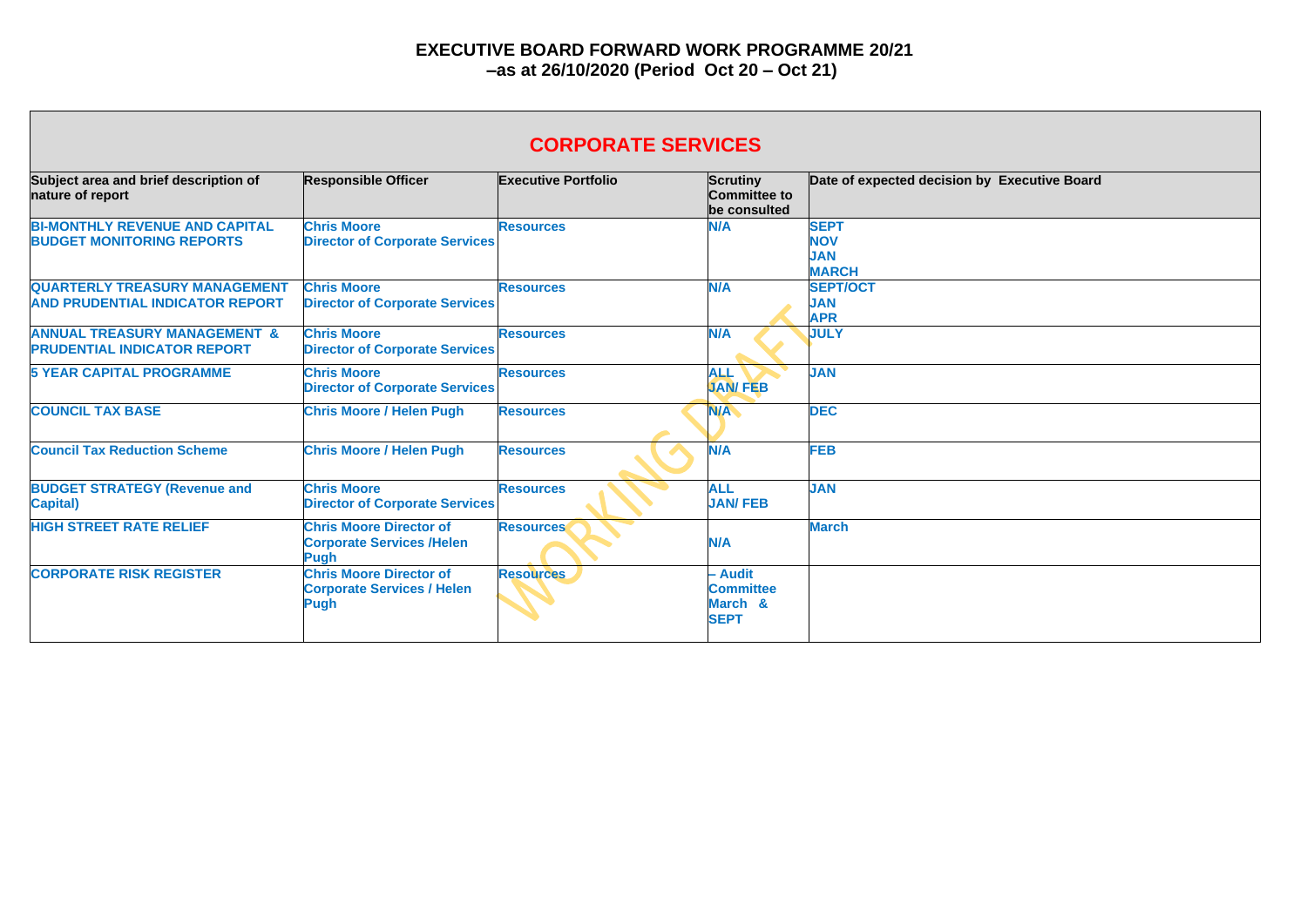## **CORPORATE SERVICES**

| Subject area and brief description of<br>nature of report               | <b>Responsible Officer</b>                                  | <b>Executive Portfolio</b> | Scrutiny<br><b>Committee to</b><br>be consulted | Date of expected decision by Executive Board |
|-------------------------------------------------------------------------|-------------------------------------------------------------|----------------------------|-------------------------------------------------|----------------------------------------------|
| <b>TREASURY MANAGEMENT POLICY AND</b><br><b>STRATEGY</b>                | <b>Chris Moore</b><br><b>Director of Corporate Services</b> | <b>Resources</b>           | N/A                                             | 22 <sup>ND</sup> FEBRUARY - BUDGET MEETING   |
| <b>FINAL BUDGET</b><br><b>Revenue &amp; Capital</b>                     | <b>Chris Moore</b><br><b>Director of Corporate Services</b> | <b>Resources</b>           | <b>N/A</b>                                      | 22 <sup>ND</sup> FEBRUARY - BUDGET MEETING   |
| <b>HOUSING REVENUE ACCOUNT BUDGET</b><br><b>AND RENT SETTING REPORT</b> | <b>Chris Moore</b><br><b>Director of Corporate Services</b> | <b>Resources</b>           | <b>HOUSING</b>                                  | 22ND FEBRUARY BUDGET MEETING                 |
| <b>BUDGET OUTLOOK</b>                                                   | <b>Chris Moore</b><br><b>Director of Corporate Services</b> | <b>Resources</b>           | N/A                                             | <b>NOV</b>                                   |

**Doctor September**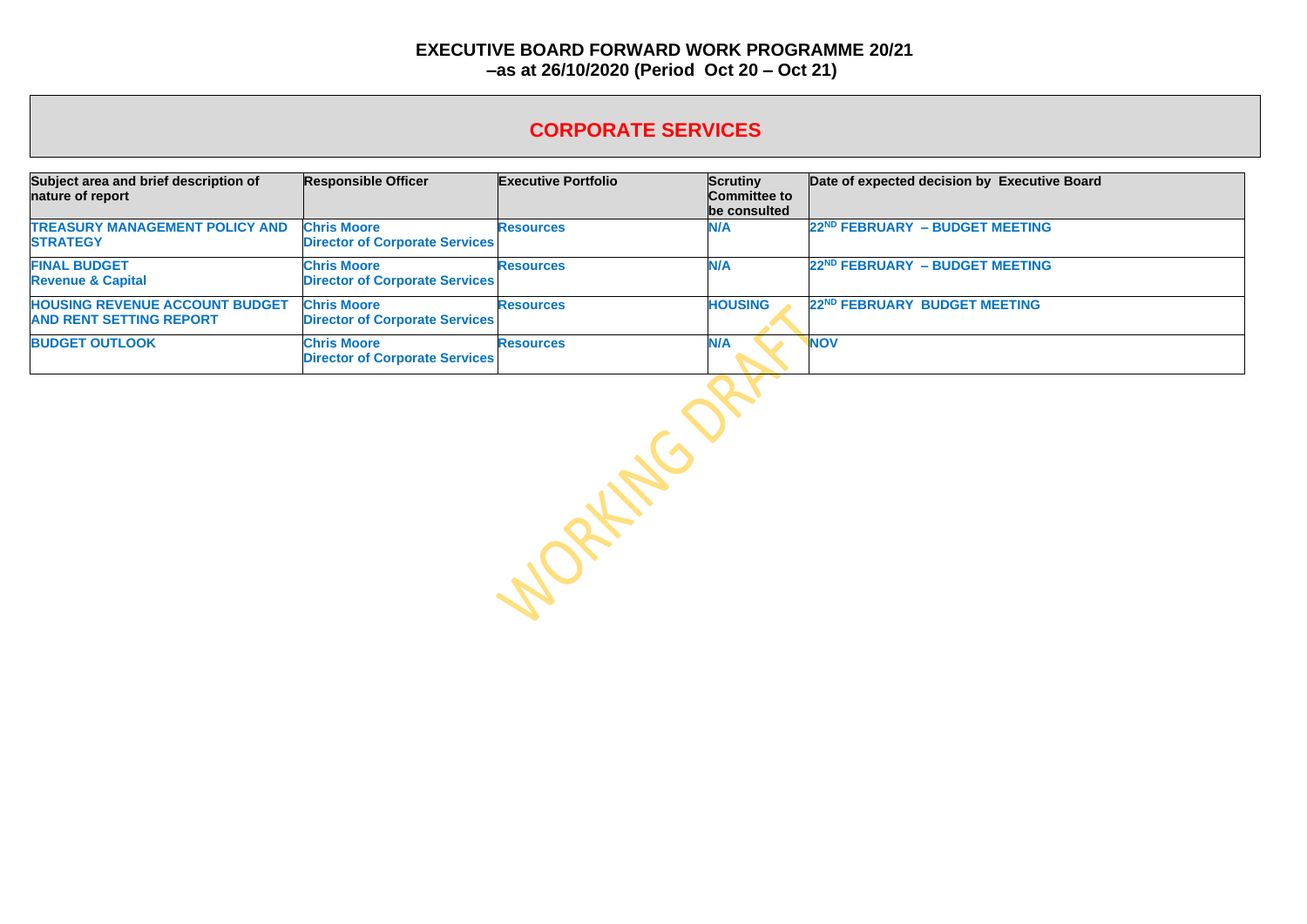## **EDUCATION & CHILDREN**

| Subject area and brief description of nature Responsible Officer<br>of report                                                                                                                       |                                                                      | <b>Executive Portfolio</b>      | <b>Scrutiny Committee</b><br>to be consulted | Date of expected decision by Executive Board                   |  |
|-----------------------------------------------------------------------------------------------------------------------------------------------------------------------------------------------------|----------------------------------------------------------------------|---------------------------------|----------------------------------------------|----------------------------------------------------------------|--|
| <b>SCHOOL UPDATE REPORT- COVID 19,</b><br><b>SCHOOLS CAUSING CONCERN AND</b><br><b>FINANCE</b>                                                                                                      | <b>Gareth Morgans - Director of</b><br><b>Education and Children</b> | <b>Education &amp; Children</b> | N/A                                          |                                                                |  |
| <b>LA EDUCATION SERVICES SELF</b><br><b>EVALUATION</b>                                                                                                                                              | <b>Aneirin Thomas - Head of</b><br><b>Education and Inclusion</b>    | <b>Education &amp; Children</b> | tbc                                          | <b>Tachwedd 2020</b>                                           |  |
| <b>UPDATE ON NEW CURRICULUM</b><br><b>DEVELOPMENTS</b>                                                                                                                                              | Aeron Rees - Head of<br><b>Curriculum and Wellbeing</b>              | <b>Education &amp; Children</b> | tbc                                          | October 2020                                                   |  |
| <b>POST 16 EDUCATION</b>                                                                                                                                                                            | Aeron Rees - Head of<br><b>Curriculum and Wellbeing</b>              | <b>Education &amp; Children</b> | tbc                                          | <b>TBC</b>                                                     |  |
| <b>RESULTS OF 2020 EXAMINATIONS</b>                                                                                                                                                                 | <b>Aneirin Thomas - Head of</b><br><b>Education and Inclusion</b>    | <b>Education &amp; Children</b> | <b>N/A</b>                                   | <b>TBC</b>                                                     |  |
| <b>PROPOSAL TO DISCONTINUE YSGOL</b><br><b>GYNRADD BLAENAU AND TO INCREASE</b><br>THE CAPACITY AND CHANGE THE<br><b>NATURE OF PROVISION AT YSGOL</b><br><b>GYNRADD LLANDYBIE (STAGE 1, 2 AND 3)</b> | <b>Simon Davies - Head of</b><br><b>Access to Education</b>          | <b>Education &amp; Children</b> | <b>YES</b>                                   | 21/12/20 (Stage 1)<br>10/05/21 (Stage 2)<br>05/07/21 (Stage 3) |  |
| <b>ALN TRANSFORMATION ACTION PLAN</b>                                                                                                                                                               | <b>Aneirin Thomas - Head of</b><br><b>Education and Inclusion</b>    | <b>Education &amp; Children</b> | 28/01/20                                     | tbc                                                            |  |
| <b>CHILDREN'S SERVICES PAPER-TBC</b>                                                                                                                                                                | <b>Stefan Smith - Head of</b><br><b>Children's Services</b>          | <b>Education &amp; Children</b> | N/A                                          | tbc                                                            |  |
| <b>CARMARTHENSHIRE 10 YEAR STRATEGY</b><br><b>FOR EDUCATION</b>                                                                                                                                     | <b>Gareth Morgans - Director of</b><br><b>Education and Children</b> | <b>Education &amp; Children</b> | 23/11/20                                     | October 2020                                                   |  |
| PROPOSAL TO RELOCATE YSGOL HEOL<br><b>GOFFA AND TO INCREASE ITS CAPACITY Access to Education</b><br><b>(STAGE 2 AND 3)</b>                                                                          | <b>Simon Davies - Head of</b>                                        | <b>Education &amp; Children</b> | <b>YES)</b>                                  | 21 <sup>st</sup> December                                      |  |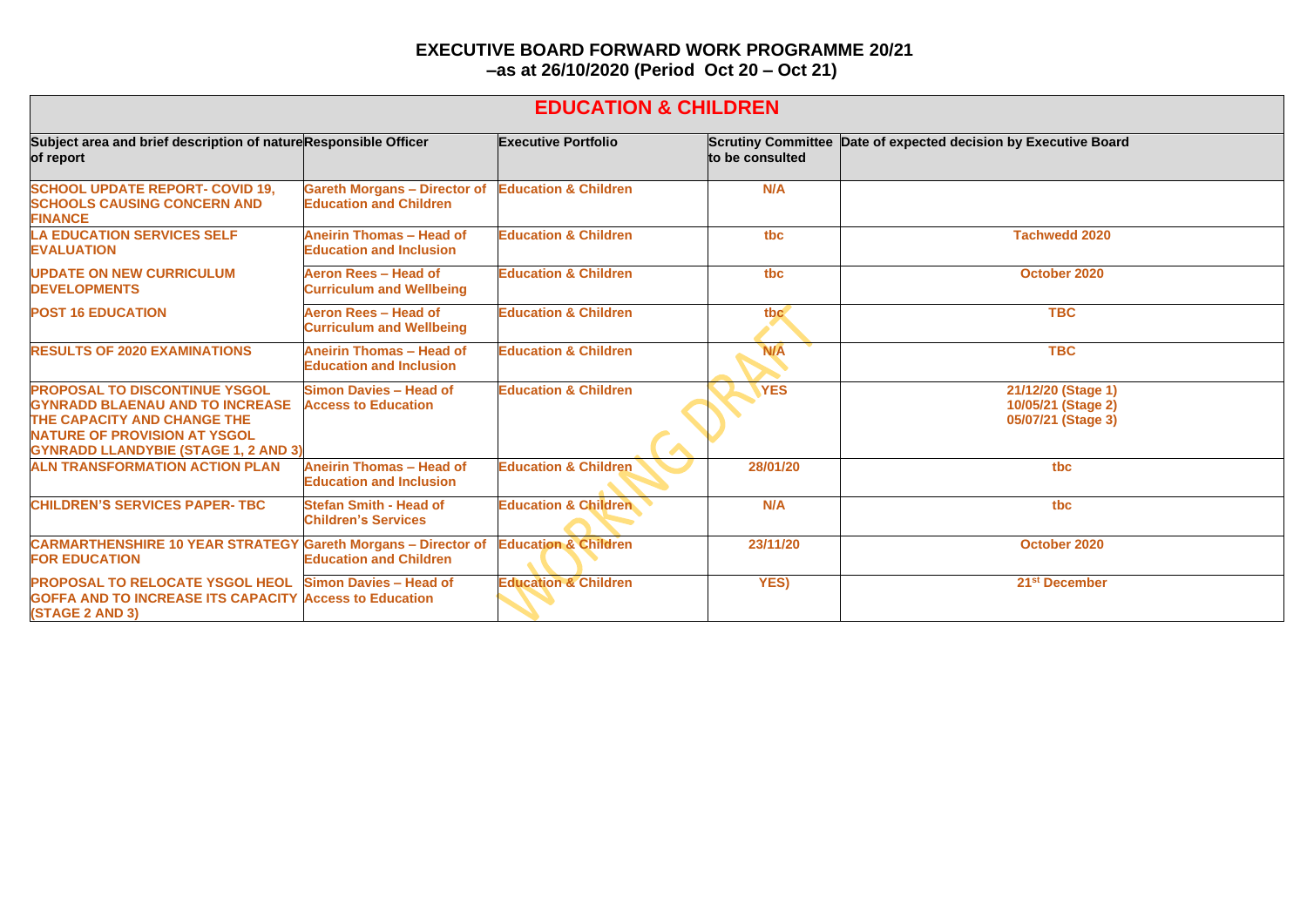| Subject area and brief description of natureResponsible Officer |                               | <b>Executive Portfolio</b>      |                 | Scrutiny Committee Date of expected decision by Executive Board |  |
|-----------------------------------------------------------------|-------------------------------|---------------------------------|-----------------|-----------------------------------------------------------------|--|
| of report                                                       |                               |                                 | to be consulted |                                                                 |  |
| <b>PROPOSAL TO DISCONTINUE YSGOL</b>                            | <b>Simon Davies - Head of</b> | <b>Education &amp; Children</b> | <b>YES</b>      | 21/12/20 (Stage 1)                                              |  |
| <b>RHYDYGORS (STAGE 1, 2 AND 3)</b>                             | <b>Access to Education</b>    |                                 |                 | 10/05/21 (Stage 2)                                              |  |
|                                                                 |                               |                                 |                 | 05/07/21 (Stage 3)                                              |  |
| <b>PROPOSAL TO CHANGE THE AGE RANGE Simon Davies - Head of</b>  |                               | <b>Education &amp; Children</b> | <b>YES</b>      | 21/12/20 (Stage 1)                                              |  |
| <b>AT YSGOL SWISS VALLEY (TBC) (STAGE Access to Education</b>   |                               |                                 |                 | 10/05/21 (Stage 2)                                              |  |
| $1, 2$ AND 3)                                                   |                               |                                 |                 | 05/07/21 (Stage 3)                                              |  |
| <b>PROPOSAL TO DISCONTINUE YSGOL</b>                            | <b>Simon Davies - Head of</b> | <b>Education &amp; Children</b> | <b>YES</b>      | 21/12/20 (Stage 1)                                              |  |
| <b>GYNRADD MYNYDD Y GARREG (STAGE 1, Access to Education</b>    |                               |                                 |                 | 10/05/21 (Stage 2)                                              |  |
| <b>2 AND 3)</b>                                                 |                               |                                 |                 | 05/07/21 (Stage 3)                                              |  |

Monthlo DRAFT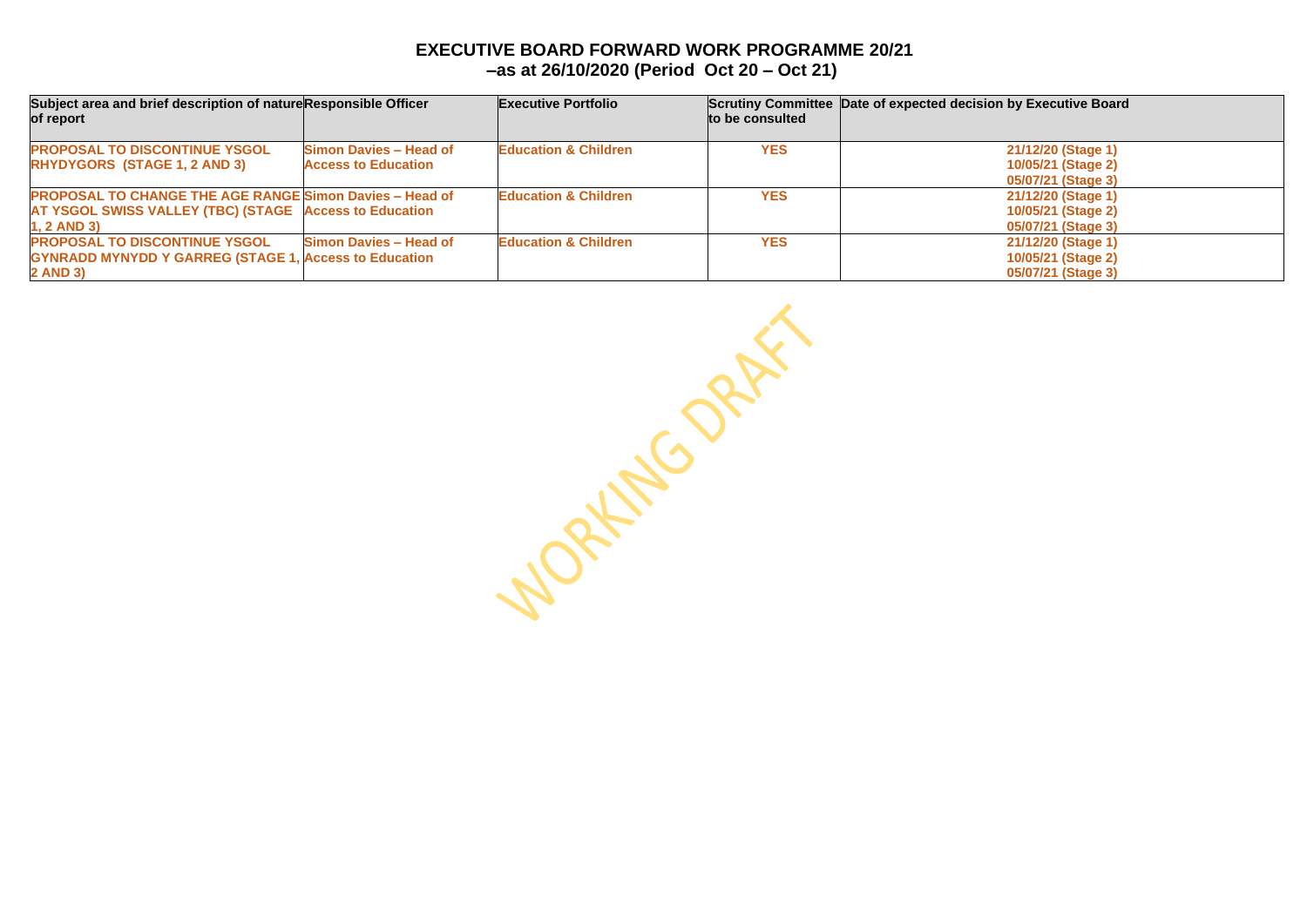| <b>ENVIRONMENT</b>                                                                  |                                                                                                                 |                            |                                                        |                                              |  |
|-------------------------------------------------------------------------------------|-----------------------------------------------------------------------------------------------------------------|----------------------------|--------------------------------------------------------|----------------------------------------------|--|
| Subject area and brief description of<br>nature of report                           | <b>Responsible Officer</b>                                                                                      | <b>Executive Portfolio</b> | <b>Scrutiny</b><br><b>Committee to</b><br>be consulted | Date of expected decision by Executive Board |  |
| <b>LOCAL DEVELOPMENT ORDERS</b>                                                     | Llinos Quelch - Head of<br><b>Planning/lan R Llewellyn -</b><br><b>Forward Planning Manager</b>                 | <b>Deputy Leader</b>       | <b>TBC</b>                                             | 2 <sup>nd</sup> November 2020                |  |
| <b>HIGHWAYS MAINTENANCE MANUAL</b><br>(HAMP)                                        | <b>Steve Pilliner - Head of</b><br><b>Transportation &amp; Highways/</b><br><b>Chris Nelson/ Richard Waters</b> | <b>Environment</b>         | 2/11/2020                                              | 21 <sup>st</sup> December 2020               |  |
| <b>HAMP ANNUAL PROGRESS REPORT</b>                                                  | <b>Steve Pilliner - Head of</b><br><b>Transportation &amp; Highways</b><br><b>Richard Waters</b>                | <b>Environment</b>         | <b>TBC</b>                                             | 21st December 2020                           |  |
| <b>EQUESTRIAN STRATEGY</b>                                                          | <b>Steve Pilliner - Head of</b><br><b>Transportation &amp; Highways</b><br><b>Caroline Ferguson</b>             | <b>Environment</b>         | <b>January 2021</b>                                    | <b>TBC</b>                                   |  |
| <b>LAND OWNER CHARGING POLICY</b><br>(FURNTIURE)                                    | <b>Steve Pilliner - Head of</b><br><b>Transportation &amp; Highways</b><br><b>Caroline Ferguson</b>             | <b>Environment</b>         | <b>TBC</b>                                             | <b>TBC</b>                                   |  |
| <b>ELECTRIC VEHICLE STRATEGY</b>                                                    | <b>Steve Pilliner - Head of</b><br><b>Transportation &amp; Highways/</b><br><b>Thomas Evans</b>                 | <b>Environment</b>         | <b>TBc</b>                                             | <b>TBC</b>                                   |  |
| <b>AMR PLANNING</b>                                                                 | Llinos Quelch- Head of<br><b>Planning</b>                                                                       | <b>Deputy Leader</b>       |                                                        | <b>TBC</b>                                   |  |
| <b>PROPERTY CONTRACTORS FRAMEWORK Jonathan Fearn - Head of</b>                      | <b>Property</b>                                                                                                 | <b>TBC</b>                 | <b>TBC</b>                                             | <b>TBC</b>                                   |  |
| <b>APR</b>                                                                          | <b>Llinos Quelch- Head of</b><br><b>Planning</b>                                                                | <b>Deputy Leader</b>       | <b>TBC</b>                                             | <b>TBC</b>                                   |  |
| <b>CARMARTHENSHIRE NATURE RECOVERY LIInos Quelch- Head of</b><br><b>ACTION PLAN</b> | <b>Planning /Rosie Carmichael</b>                                                                               | <b>TBC</b>                 | <b>TBC</b>                                             | <b>TBC</b>                                   |  |
| <b>CARMARTHENSHIRE POLLINATOR</b><br><b>ACTION PLAN</b>                             | <b>Llinos Quelch- Head of</b><br><b>Planning /Rosie Carmichael</b>                                              | <b>TBC</b>                 | <b>TBC</b>                                             | <b>TBC</b>                                   |  |